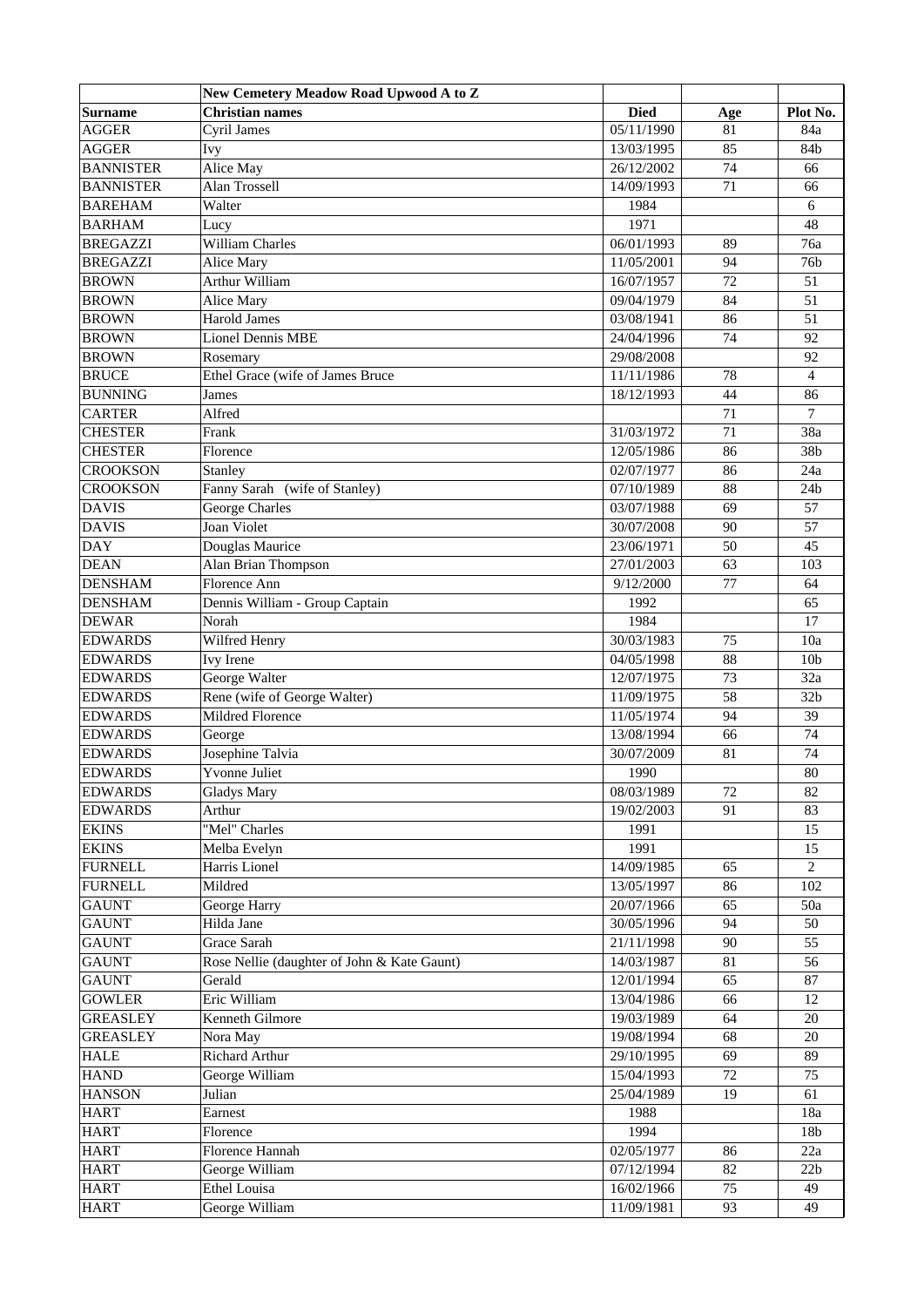| <b>Surname</b>    | <b>Christian names</b>          | <b>Died</b> | Age | <b>Plot No</b>  |
|-------------------|---------------------------------|-------------|-----|-----------------|
| <b>HART</b>       | <b>Thomas Hubert</b>            | 12/02/1998  | 72  | 101             |
| <b>HART</b>       | <b>Rosalind Audrey</b>          | 10/06/2007  | 80  | 101             |
| <b>HEMPSTEAD</b>  | Harold                          | 1975        |     | 33a             |
| <b>HEMPSTEAD</b>  | Mary (wife of Harold)           | 2001        |     | 33 <sub>b</sub> |
| <b>HEMPSTEAD</b>  | Vera (Rhoda) Amelia             | 21/10/1989  |     | 62a             |
| <b>HEMPSTEAD</b>  | <b>Frederick Charles</b>        | 19/02/1997  |     | 62 <sub>b</sub> |
| <b>HEMPSTEAD</b>  | Leonora Rita                    | 25/09/1990  | 83  | 63              |
| <b>HEMPSTEAD</b>  | <b>Terence Edward Frederick</b> | 1996        |     | 69              |
| <b>HICKMAN</b>    | <b>Herbert Charles</b>          | 08/07/2000  | 81  | 90              |
| <b>HICKMAN</b>    | Eileen Jessie                   | 11/01/1996  | 82  | 91              |
| <b>HOBBS</b>      | <b>Arthur Lewis</b>             | 17/12/1967  | 78  | 52a             |
| <b>HOBBS</b>      | Winifred                        | 20/11/1972  | 77  | 52b             |
| <b>HOLLICK</b>    | Pamela Jayne                    | 23/11/1994  | 52  | 88              |
| <b>HOUGHTON</b>   | <b>Stanley Charles Leslie</b>   | 19/01/1984  | 78  | 41              |
| <b>HOUGHTON</b>   | <b>Gladys</b> Dora              | 14/02/1969  | 55  | 42              |
| <b>HOWSON</b>     | Charles                         | 14/09/1986  | 81  | 54a             |
| <b>HOWSON</b>     | LilianEthel                     |             | 90  | 54b             |
|                   |                                 | 15/01/2000  |     |                 |
| <b>HOY</b>        | Florence Mabel                  | 03/06/1978  | 75  | 26              |
| <b>HOY</b>        | Peter                           | 04/08/1997  | 87  | 27              |
| <b>HUDSON</b>     | <b>Harry Scott</b>              | 28/10/1996  |     | 68              |
| <b>KING</b>       | <b>Gladys Muriel</b>            | 13/02/1956  | 55  | 8a              |
| <b>KING</b>       | Wilfred George                  | 13/10/1984  | 71  | 8b              |
| <b>LOCKOWSKI</b>  | Kasimiera                       | 26/10/1999  |     | 98              |
| <b>MILLER</b>     | Miriam                          | 26/05/1996  | 76  | 46              |
| <b>MILLER</b>     | Frederick William Ernest        | 13/10/1971  | 56  | 47              |
| <b>MILLS</b>      | Phyllis Ada                     | 02/09/1985  |     | $\mathbf{1}$    |
| <b>MOULDS</b>     | George Edward                   | 1991        |     | 79              |
| <b>MUMBY</b>      | Harry                           | 01/11/2002  | 87  | 93              |
| <b>MUMBY</b>      | Eva May                         | 03/07/2004  | 95  | 93              |
| <b>MURFIN</b>     | Violet Alexandra                | 13/07/1983  | 81  | 11a             |
| <b>MURFIN</b>     | <b>Stanley Ailwyn</b>           | 04/06/1983  | 82  | 11 <sub>b</sub> |
| <b>NORFIELD</b>   | Alec William                    | 17/02/1931  | 43  | 31              |
| <b>NORTH</b>      | Elfreda                         | 03/01/2002  |     | 71              |
| <b>OLDALE</b>     | <b>Earnest Charles</b>          | 29/06/2002  | 76  | 95              |
| <b>OLDALE</b>     | Phyllis                         | 14/11/2008  | 81  | 95              |
| <b>PARSONS</b>    | Jack                            | 1984        |     | 16a             |
| <b>PARSONS</b>    | Rose                            | 1990        |     | 16 <sub>b</sub> |
| <b>PEACH</b>      | John James                      | 22/03/1982  | 83  | 14a             |
| <b>PEACH</b>      | Lilian                          | 18/12/1990  | 91  | 14 <sub>b</sub> |
| <b>ROBINSON</b>   | Winifred May                    | 7/12/1992   | 76  | 77              |
| <b>ROBINSON</b>   | <b>Edward Ernest</b>            | 01/06/1998  | 78  | 78              |
| <b>SCARR</b>      | Lawrence William                | 28/06/1977  | 79  | 23a             |
| <b>SCARR</b>      | Winifred Marjorie Kate          | 04/06/1997  | 93  | 23 <sub>b</sub> |
| <b>SEATON</b>     | Emma                            | 1978        |     | 25              |
| <b>SELLARS</b>    | Duncan Melbourne                | 08/02/1990  |     | 3               |
| <b>SHELTON</b>    | James                           | 05/12/1970  |     | 44              |
|                   |                                 |             |     |                 |
| <b>SHELTON</b>    | Charlotte Louisa                | 28/02/1972  |     | 44              |
| <b>SHIRE</b>      | Ann Mary                        | 27/08/1994  |     | 67              |
| <b>SHIRLEY</b>    | Sidney George                   | 22/06/2000  | 79  | 97              |
| <b>SILLARS</b>    | Lillian Alma                    | 10/06/1995  |     | 4               |
| <b>SILVESTER</b>  | <b>Frances Rachel</b>           | 04/05/2006  | 94  | 94              |
| <b>SILVESTER</b>  | Albert Arthur                   | 18/04/2008  | 96  | 94              |
| <b>SKINNER</b>    | Cecil                           | 03/12/1992  | 67  | 73              |
| <b>SLOTE</b>      | George Herbert                  | 05/07/1971  | 62  | 37a             |
| <b>SLOTE</b>      | Marjorie Ruth                   | 16/09/1977  | 67  | 37 <sub>b</sub> |
| <b>SMITH</b>      | Enid Olive                      | 19/06/1997  |     | 70a             |
| <b>SMITH</b>      | George Kenneth William          | 17/01/1998  | 77  | 70 <sub>b</sub> |
| <b>SMITH</b>      | Yvonne ("Tookey")               | 17/10/2001  |     | 72              |
| <b>SOMERVILLE</b> | Robert Frank                    | 19/12/1995  | 76  | 58              |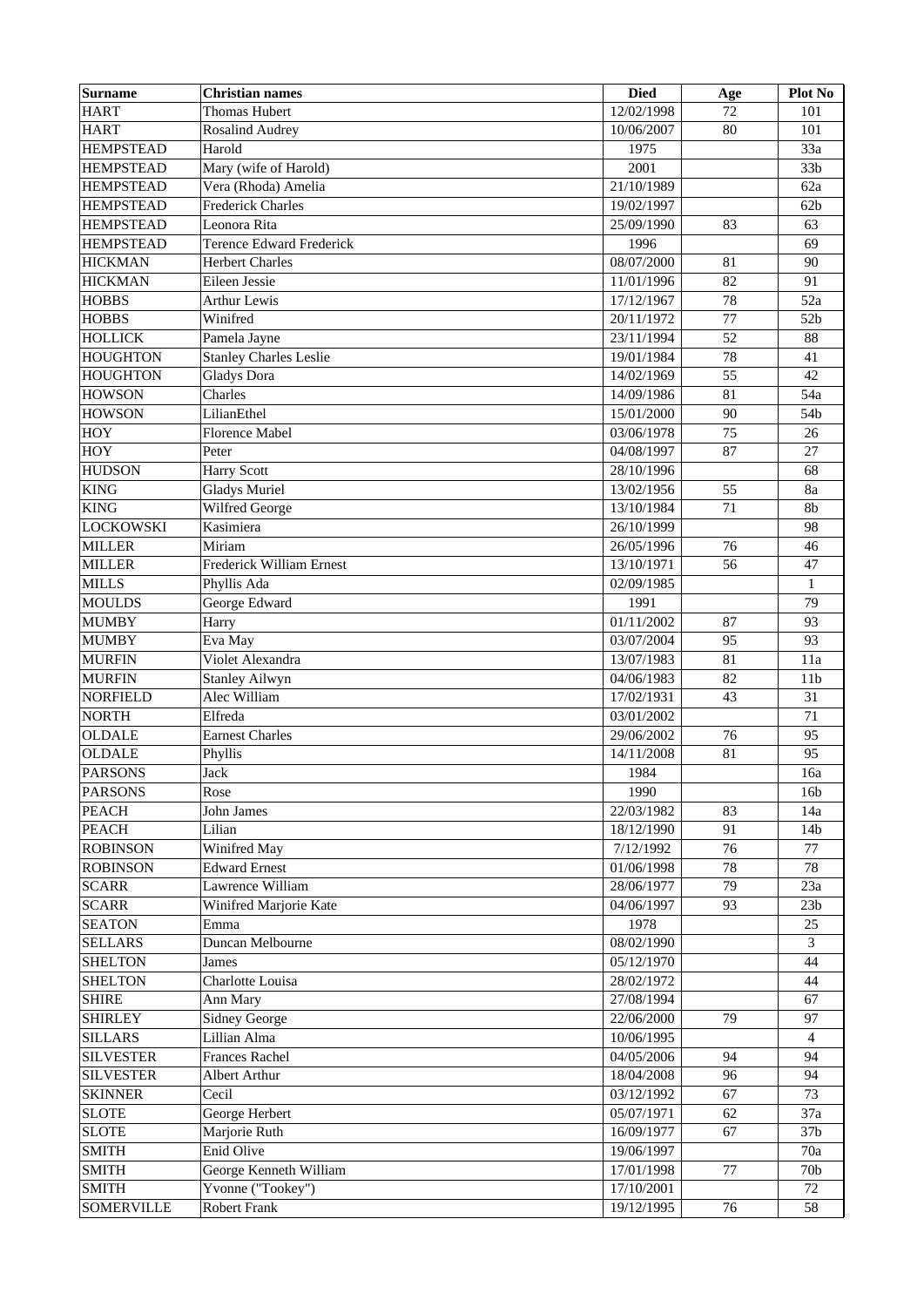| <b>Surname</b>  | <b>Christian names</b>        | <b>Died</b> | Age | Plot No         |
|-----------------|-------------------------------|-------------|-----|-----------------|
| <b>STRATTON</b> | Rita                          | 11/02/1999  | 79  | 99              |
| <b>TAYLOR</b>   | Conway George                 | 27/09/1979  | 32  | 28              |
| <b>TAYLOR</b>   | Mum and "Tosh" together again |             |     | 29              |
| <b>TAYLOR</b>   | Gwendoline Eva                | 12/04/1986  | 76  | 53a             |
| <b>TAYLOR</b>   | Percy Walter                  | 06/04/1990  | 84  | 53 <sub>b</sub> |
| <b>TAYLOR</b>   | Alec                          | 21/10/1988  | 60  | 60              |
| <b>THOMAS</b>   | Sidney Arnold                 | 21/01/1989  | 84  | 19a             |
| <b>THOMAS</b>   | Lilian Mary                   | 09/04/1999  | 91  | 19 <sub>b</sub> |
| <b>THOMPSON</b> | Arthur Reginald               | 28/10/1989  | 81  | 81              |
| <b>THOMPSON</b> | Amelia                        | 03/11/2006  | 92  | 81              |
| <b>THOMPSON</b> | Lawrence Victor               | 1998        |     | 100             |
| <b>TOWNSEND</b> | Florence                      | 15/05/1974  | 71  | 30              |
| <b>TOWNSEND</b> | <b>Sidney James</b>           | 14/04/1977  | 72  | 30              |
| <b>TOWNSEND</b> | Eric                          | 1993        |     | 85              |
| <b>WALKER</b>   | Violet                        | 16/8/1996   | 89  | 35              |
| <b>WHAPLES</b>  | George Thomas                 | 19/07/1990  | 78  | 5               |
| <b>WOODS</b>    | Monica                        | 18/11/1990  | 62  | 21a             |
| <b>WOODS</b>    | Denis                         | 10/08/2001  | 76  | 21 <sub>b</sub> |
| <b>YERRELL</b>  | Maria                         | 18/01/2001  |     | 96              |